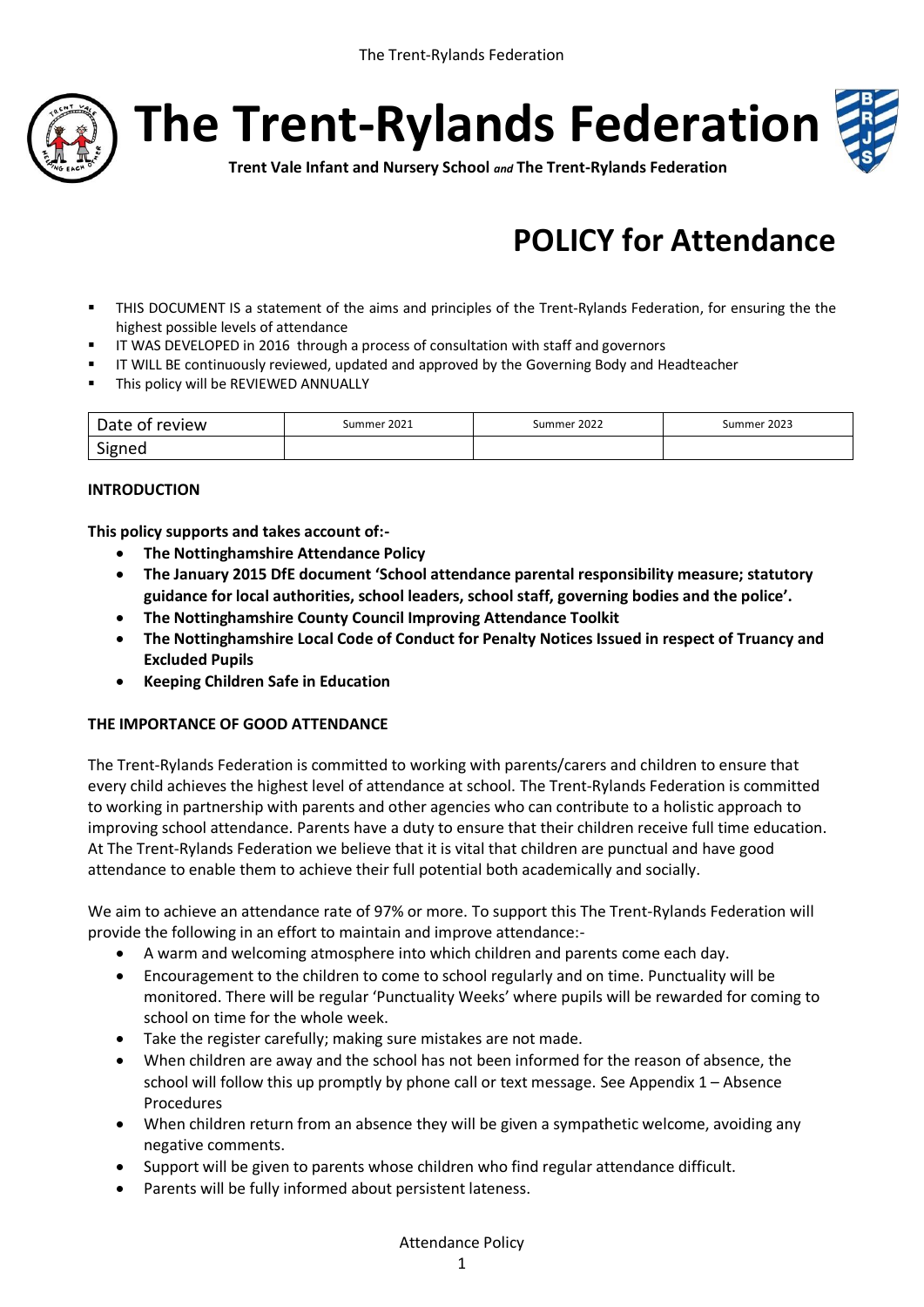- Any children who achieve 100% attendance during a half term will receive an award at the end of the half term.
- Children whose attendance falls below 92% attendance during a half term will be monitored and a letter sent home. Any absences will be followed up with a text to remind parents that their attendance is low and they need to return to school.

As a school we take our safeguarding responsibilities extremely seriously. We recognise that young people can be vulnerable in a number of ways and that the dangers in the online world are as much a threat as those in the real world. We have ensured that our staff understand what make some children and adults more vulnerable to certain risk factors; how to recognise the signs of somebody at risk; and what to do if they have a cause for concern. We include in our consideration risk of radicalisation and extremism; female genital mutilation; forced marriage and honour based violence; and child sexual exploitation. We will ensure that any changes in behaviour or patterns of attendance are identified quickly and appropriate action is taken swiftly and that it is proportionate to the level of concern. We will work with the whole school community to ensure all our stakeholders understand our wider safeguarding responsibilities and work in partnership with us to keep our pupils safe.

# **SCHOOL SESSIONS AND REGISTRATION**

*If there are Covid-19 restrictions these times may be staggered.* 

# **Trent Vale Infant and Nursery School**

Morning: - 8.55am – 12.00pm Afternoon: - 1.00pm – 3.15pm

Children are expected to be outside the patio when school starts at 8.55am. If they have gone home for lunch they are expected to be back in school by 1.00pm. The class teacher will take the register as soon as the children are settled in their classroom.

The gates to the patio will be locked at 9.00am. Any child arriving after this time must enter the school at the main reception where they will be registered by a member of the office staff.

# **The Trent-Rylands Federation**

Morning: - 8.55am – 12.00pm (school opens for pupils from 8.45am) Afternoon: - 1.00pm – 3.25pm

Children are expected to be in their classroom when school starts at 8.55am. If they have gone home for lunch they are expected to be back in school by 1.00pm. The class teacher will take the register as soon as the children are settled in their classroom.

The gates to the school from the road will be locked at 9.00am. Any child arriving after this time must be supervised into school by office staff who will register them.

# **LATENESS**

If a child arrives after the register is taken and before 9.15am in the morning or 1.15pm in the afternoon they will be marked as being late in the register. If a child arrives after 9.15am in the morning or 1.15pm in the afternoon they will be marked as having an unauthorised absence in the register for that session. The school can ask the Local Authority to issue a penalty notice when a pupil is persistently late for 10 separate instances over a period of six school weeks and where these are marked as unauthorised absences in the register.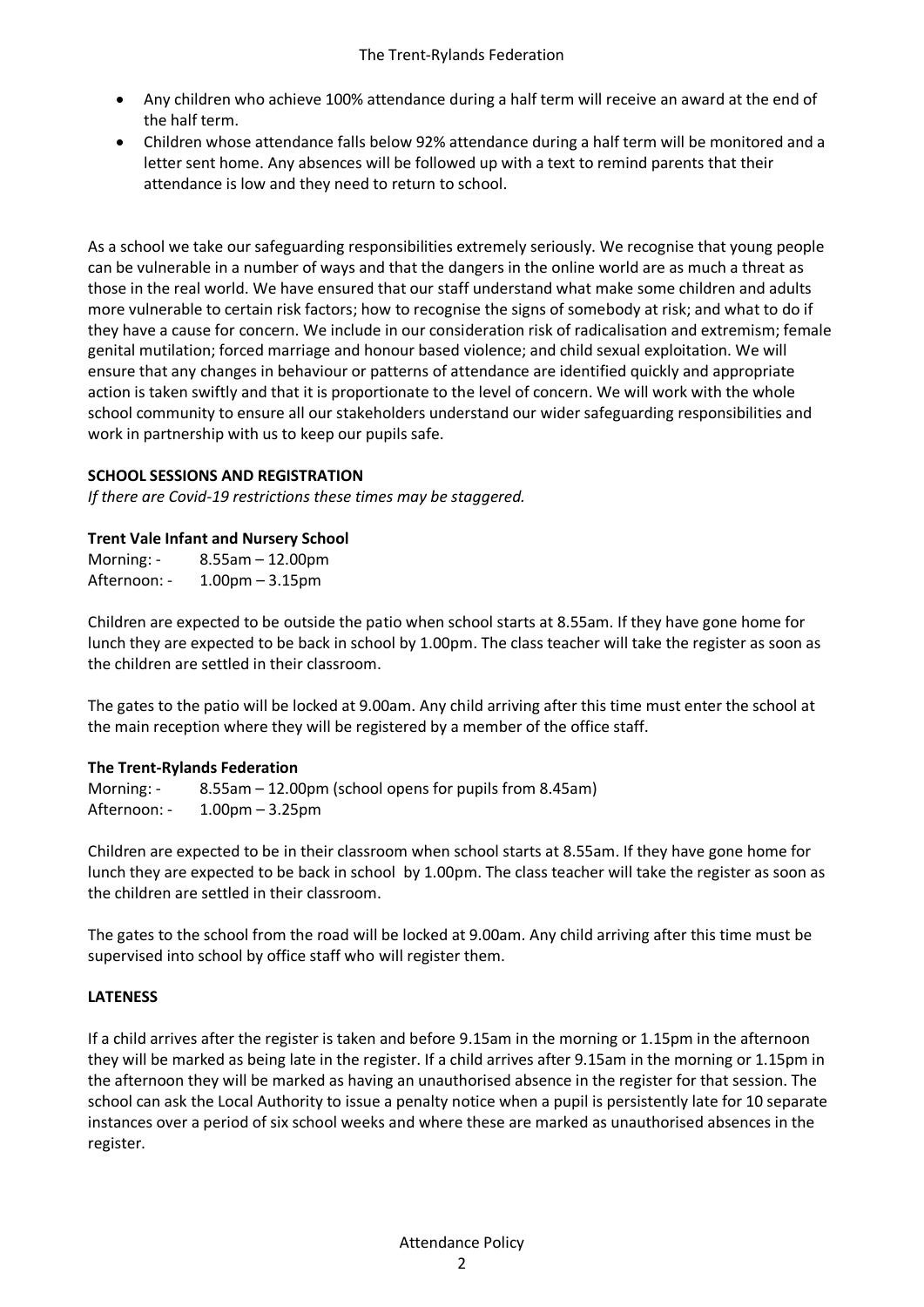# **ABSENCE**

If a child is going to be absent from school then the child's parent/carer must inform the school in writing or verbally giving the reason why the child is absent.

If a child has not arrived at school by 9.30am, and no reason has been given to the school, then a member of the office staff will contact the parents/carers to find out why the child is not at school.

The school will decide if an absence can be authorised. Authorised absences include illness, attendance at medical appointments and family emergencies. Unauthorised absences include holidays, looking after family members, shopping during school hours and regular illness where no medical evidence is forthcoming.

The Government has changed the law with regard to requests for term-time holidays. From 1st September 2013, no Headteacher may authorise holidays for children in full time school during term-time. The previous 10 day rule (under which parents could request up to 10 days leave of absence for their child) has gone.

This is because we know that missing out on lessons leaves children/young people vulnerable to falling behind. Children with poor attendance tend to achieve less in both primary and secondary schools.

A parent may request leave of absence for their child "under exceptional circumstances." However, a holiday of any sort does not count as exceptional. The Headteacher has the discretion whether or not to authorise absence he/she considers "exceptional."

This is government policy and parents who take their children on holiday without permission will incur unauthorised absences for their child. These remain on the child's record and could be monitored for further action by the Attendance Service. Parents could be issued with a fixed penalty notice and/or court action.

Attendance is monitored every half term by the office staff and any child who is regularly late or has below 92% attendance will be brought to the attention of the Headteacher. The Headteacher will then write to the parent/carer and remind them of the importance of regular punctual attendance at school. If the situation does not improve then a referral will be made to the Family Service Enforcement Lead through the Early Help Unit.

#### **ISSUING PENALTY NOTICES FOR TRUANCY (taken from The Nottinghamshire Local Code of Conduct for Penalty Notices Issued in respect of Truancy and Excluded Pupils)**

Penalty Notice Fines may be issued as follows:

#### **Persistent Absence (below 90% attendance)**

- If the unauthorised absence is in excess of 3 days (6 sessions) over a 6 week rolling period then the school can issue or ask the Local Authority to issue Penalty Notices to each parent for each child to whom persistent absence applies.
- In these cases the Local Authority may also consider what services or measures may be provided to prevent or reduce further unauthorised absence including support and interventions through the Family Service.

#### **Holidays During School Term Time**

 If the school has evidence that a parent has removed a child from school for the purposes of a holiday during term time without authorisation and the level of absence is in excess of 3 days (6 sessions) in total over a 6 week rolling period, then the school can issue or request the Local